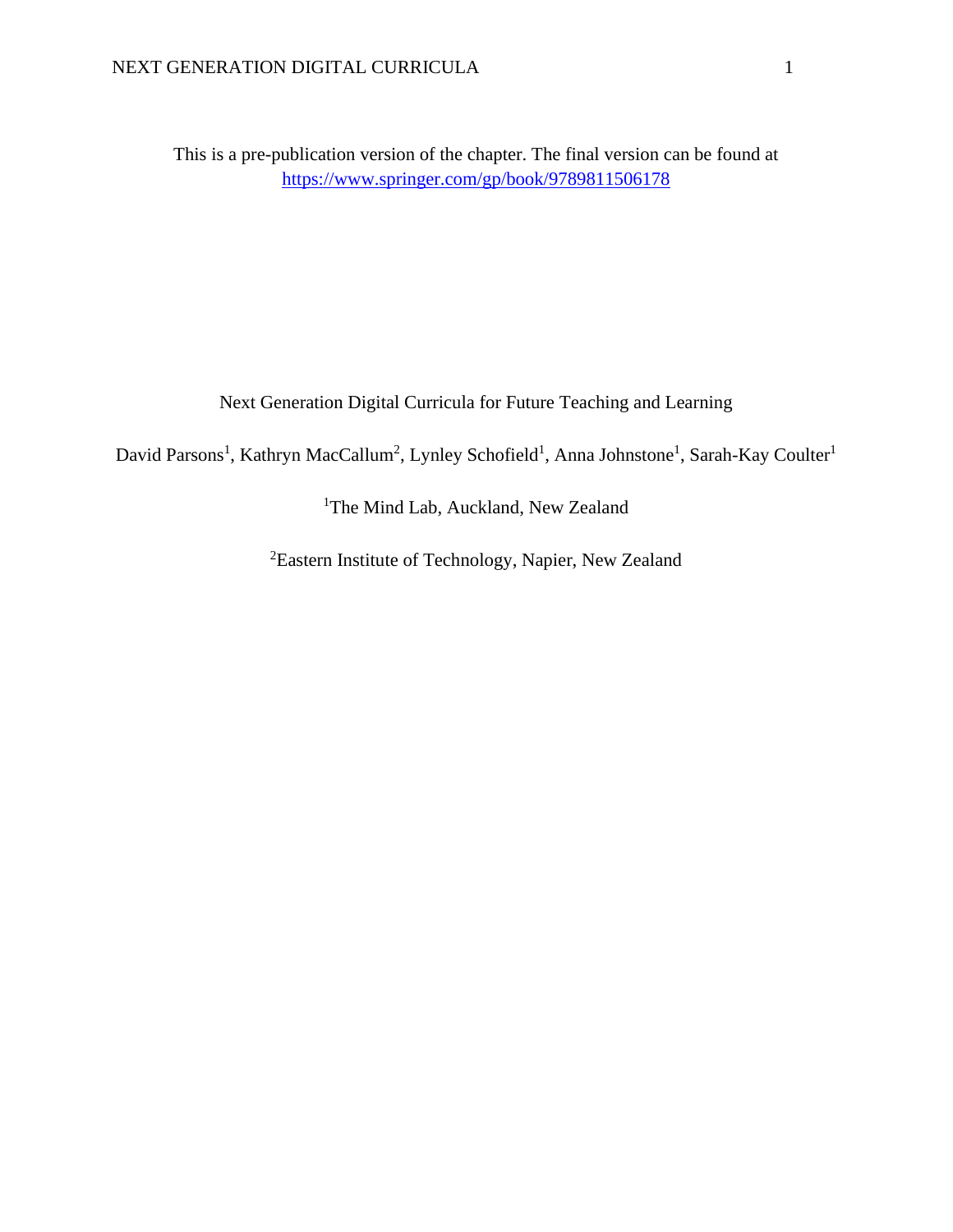#### Abstract

Changes to contemporary curricula are increasingly driven by the evolution of technology. The spread of personal digital devices and pervasive communication infrastructure has led to significant changes in global society. These changes have highlighted the need for schools to ensure that all students are prepared for the contemporary digital world. The need to provide digital skills for all students means that digital technology can no longer be taught only as a specialist subject area, but rather needs to be embedded in all subjects across the curriculum. This recognition of the importance of digital skills for all has meant that many countries have developed new curriculum areas focused on developing these skills. However, for many educators, there is still a disconnect between the technical skills that curricula often prescribe and the practical strategies needed to integrate these skills into their broader classroom activities. This chapter explores how a number of countries have approached the integration of digital skills into the curriculum and the commonalities between these diverse approaches. A number of examples are given of how certain technologies have provided opportunities for embedding digital skills across the curriculum. From these examples we identify some complementary dimensions that can help us to design future curricula for the digital age.

*Keywords:* digital technologies, curriculum, STEM, authenticity, mechatronics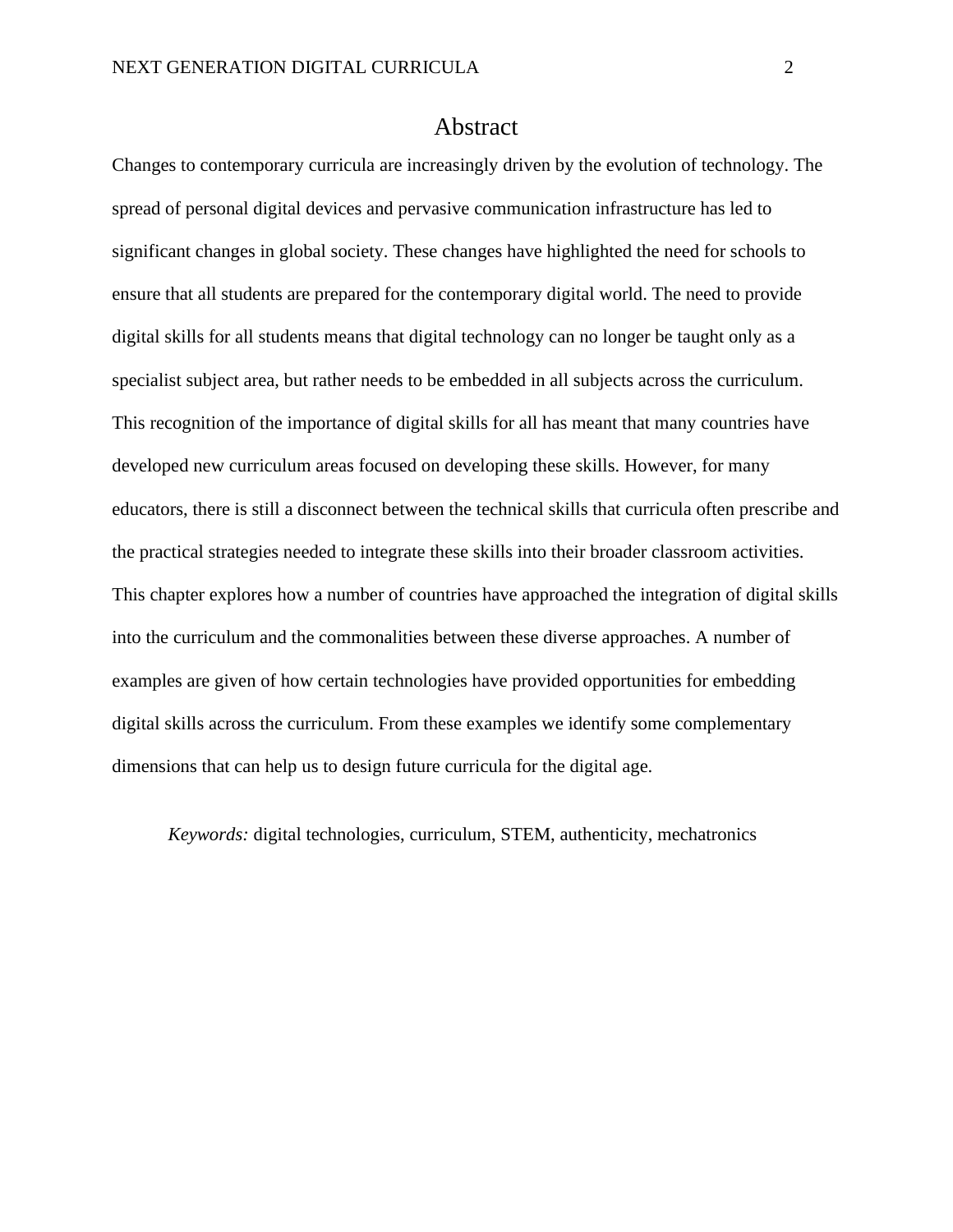# Next Generation Digital Curricula for Future Teaching and Learning

The question of how to best integrate technology into teaching and learning has long been a concern of educators worldwide and, as technological change has intensified and digital tools have penetrated every part of society, this question has become ever more pressing. Digital curricula that consider computing a discrete subject are well-established. For example, the ACM have published computing curricula since 1968, with a subsequent increase in regularity and scope (Goldweber et al., 1997). However, the use of digital technologies in society is not discrete but is embedded in all aspects of work and life. It cannot be isolated from education and, more importantly, cannot be taught only to the select few. Rather, curricula that address digital skills and competencies increasingly need to be provided for every student, across the curriculum; an approach that has sometimes been called the "entitlement curriculum" (Unwin & Yandell, 2016). Thus, worldwide, there is a growing sense that use of digital technologies is a foundational competency like mathematical and language skills and therefore has the same pervasive role across the curriculum.

This chapter describes how the role of digital technologies in curricula is changing worldwide and explores how this change has impacted on teaching and learning in schools by providing a series of illustrative examples that represent the cross-curricular integration of various digital technologies. From these examples we extract some important dimensions that we believe can help to inform the development and implementation of digital technology use within the curriculum.

## International Curricula and Digital Technologies

School curricula are an essential part of national or regional education systems, and many nations are reflecting on and developing their curricula in the context of addressing the increasing importance of digital technologies in society. In this section, using some indicative examples, we briefly outline how curricula in various nations have been responding to rapid global technological changes.

#### Australasia

Australia and New Zealand have both recently added specific content to their national curricula around digital technologies. From 2017, all Australian schools were required to implement the Australian Curriculum Digital Technologies, where all students to 12 years of age are taught Design and Technologies and Digital Technologies. Similarly, from the beginning of 2020 all New Zealand schools will implement changes for all students, with two new technological areas introduced to the existing curriculum - 1) Computational thinking for digital technologies, and 2) Designing and developing digital outcomes. These changes are based on the aim to grow 'digitally capable individuals' and learners being 'innovative creators of digital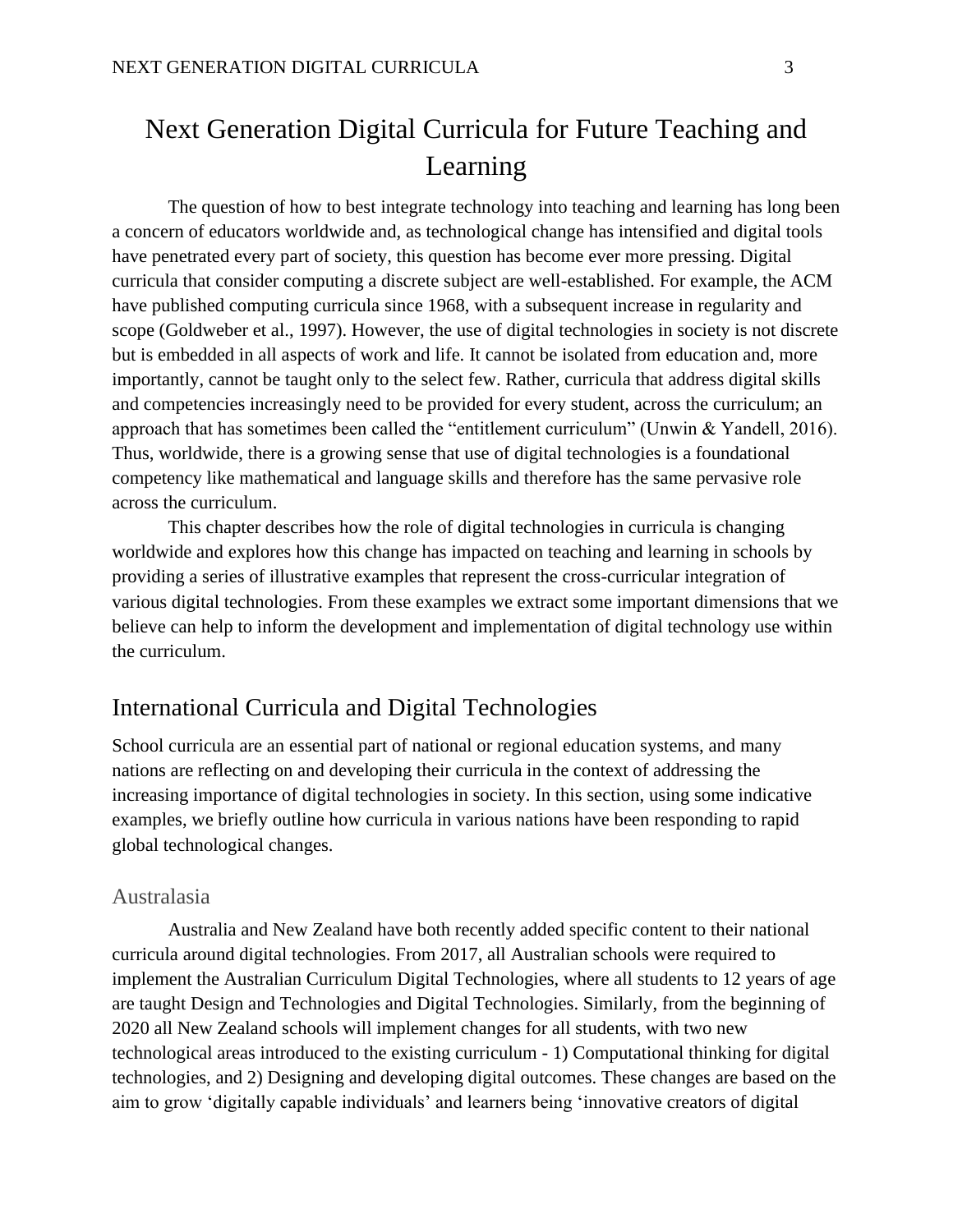solutions', not just 'users and consumers of digital technologies' (Ministry of Education, n.d.). The curricula for both countries highlight a focus on providing opportunities for learners to use digital technologies with critical and creative thinking to solve authentic real-world problems. They also both acknowledge the need for a dynamic and responsive approach to technologies and developments over time.

#### China

Among the many goals of the eighth wave of reform in the Chinese curriculum in 2011 was to 'strengthen the relevance of curricula to students' lives, society, and the development of science and technology' (Yin, 2013, p.332). The overall strategy became more flexible and devolved, with a curriculum model across the three levels of nation, region and school (OECD, 2016). In China, use of digital technologies has progressed at a very rapid rate, even more so than in other parts of the world (Chu, 2008). As a result of this rapid growth in technology use, many of China's teenagers may now be digital natives, but they are not necessarily digitally competent. The need for ICT in the curriculum was acknowledged by several Chinese Ministry of Education publications in the early 2000s, but further curriculum development is required in the area of digital culture (Li & Ranieri, 2010). A national development plan for ICT in education up to 2020 was issued in 2012 (Wu, 2014) and the current five-year plan for education aims for in-depth integration between ICT and education (NCEDR, 2017).

#### England

The English National Curriculum for primary schools was revised in 2014. This new curriculum replaced the previous curriculum, launched in 2000, removing the previous ICT subject area and replacing it with a stronger focus on computing (UK Department for Education (DFE), 2013). With this new emphasis, the curriculum now focuses on the principles and concepts of computer science, alongside digital literacy and IT (The Royal Society, 2017). This has meant that computing is now to be taught in schools from the ages of 5 to 16, with the focus on more application and development of tools compared to focusing on just simply using them. The curriculum was developed for the recognised need for computational thinking and creativity to support learners in an increasingly changing world.

#### Kenya

The Digital Learning Programme introduced in 2016 included digital devices being delivered to every primary school by the end of that year. All tablets were delivered with preloaded learning material for Maths, English, Science and Kiswahili, with ICT integrated into the existing education curriculum as a teaching and learning tool. To support this initiative ICT skills were introduced in all schools and professional development opportunities provided for primary teachers. The programme was accompanied by a strengthening of the country's internet and electricity infrastructures (Ministry of Information Communication & Technology, n.d.). The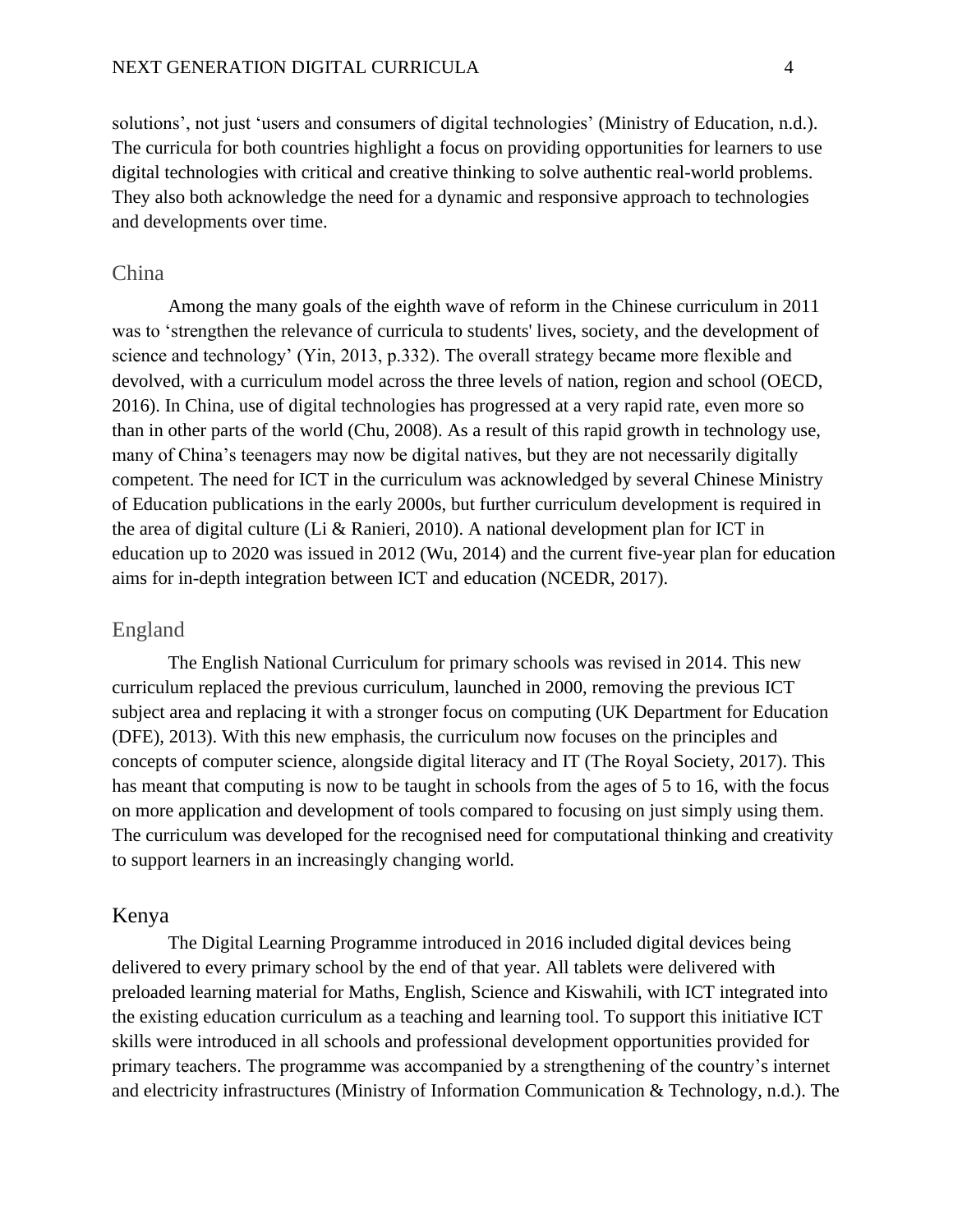2017 Jubilee Manifesto committed to transforming education and made ICT skills and digital literacy a priority in both primary and secondary education. The Kenyan government's current 'Vision 2030' is aimed at making Kenya a knowledge based economy and stresses the need to prepare learners for the 21st century skills needed to compete globally, which includes an emphasis on the use of digital devices and digital literacy across all schools (The National Treasury*,* n.d.).

#### United States

There is no national curriculum in the United States, so each state decides its own. The U.S. Department of Education first released a National Education Technology Plan in 1996. This was updated every five years. In 2016 it was retitled as: Future Ready Learning: Reimagining the Role of Technology in Education (Office of Educational Technology, n.d.). In 2017, under the growing recognition that technology is changing too quickly to leave it for a five-year period, it was decided that there would be annual updates. This document outlines the vision for the use of technology in education across the U.S. and envisages equitable, ubiquitous, collaborative use of technology, moving away from passive towards active use. 21st century competencies and both cognitive and non-cognitive competencies are emphasised. Equitable access and the digital use divide are highlighted as challenges that need to be overcome. One of the key recommendations in the document is to increase the digital literacy of pre-service and in-service educators.

## The scope of digital technologies curricula

As seen above, many countries have seen the growing need to redevelop and reshape how ICT and related technologies are taught in the curriculum in response to rapid technological change, particularly in China where the spread of technology in society has been exceptionally rapid. Developing countries also face problems of catching up with the infrastructures and digital tools of the developed world, as the Kenyan experience makes clear. Although contexts and approaches vary, each has recognised the need for digital technologies to be embedded as a fundamental part of the curriculum.

A common theme in many new curriculum developments has been a focus on teaching digital technologies outside of the traditional ICT or computing subject areas, and to embed them across the curriculum. The Kenyan, New Zealand and English curricula, for example, have focused on including digital skills earlier in the schooling curriculum and ensuring that all students develop a good level of digital fluency. The focus is now on how the teaching of digital technologies can move beyond just teaching students about technologies to integrating technology across subject boundaries to enhance learning.

Within the English, Australasian and U.S. curricula there is a strong focus on designing creative solutions supported by the selection and use of appropriate digital tools. The role of creativity in this context is not only for design inputs focused on developing technical solutions but could equally be applied to wider aspects of digital technologies used for creative purposes.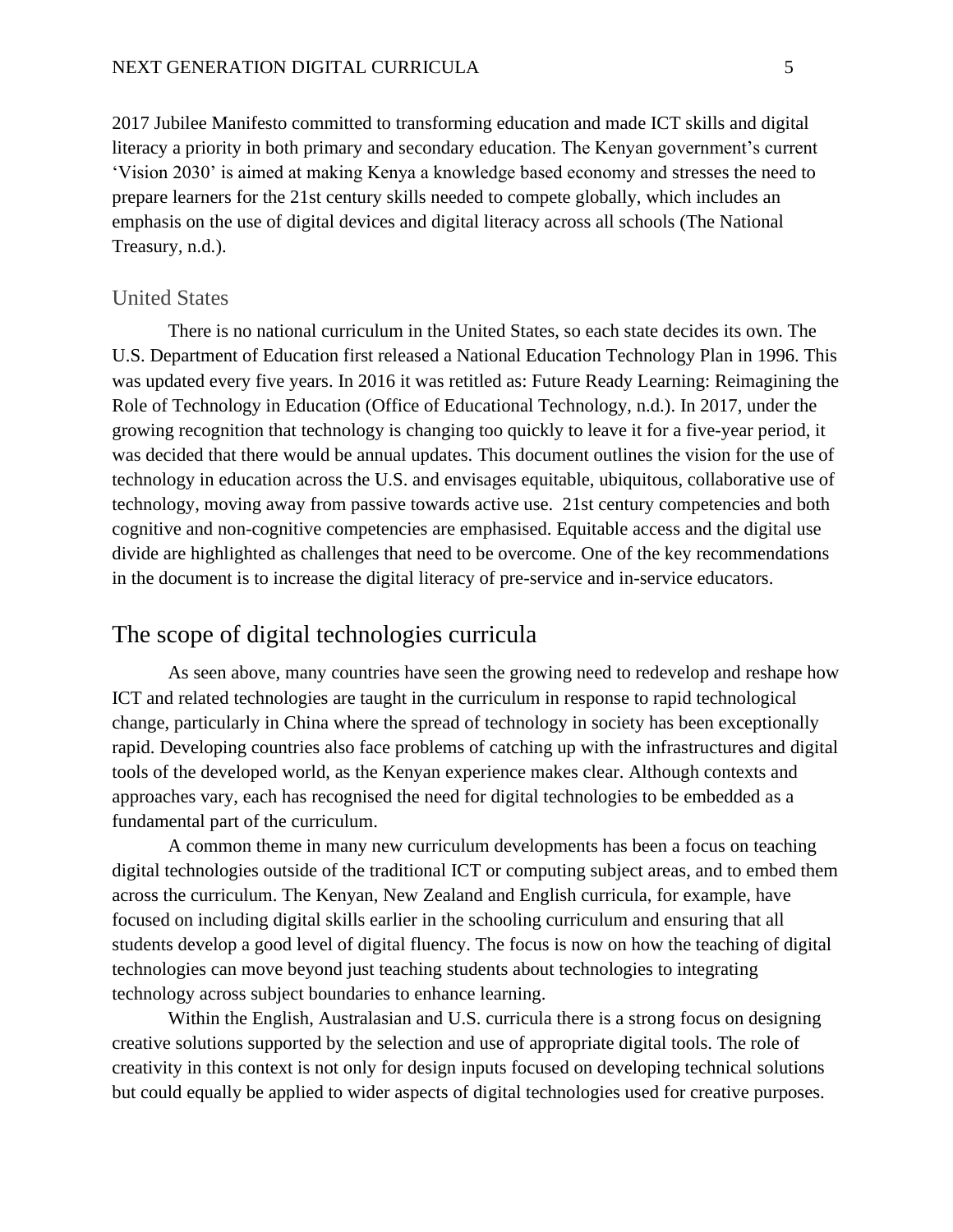In addition, in many of the new curriculum policies (such as in England and the U.S.) there has been a stronger focus on what we might call 'hard' technologies (e.g. electronics, coding, robotics etc.). However, the ability for these technologies to be used in a cross curricular manner is less straightforward than the use of end-user software tools and applications that might be called 'soft' technologies. The challenge is how we can use these hard technologies across the full spectrum of learning.

Curriculum policy in Kenya and U.S. explicitly recognises the need to upskill teachers to deliver these digital curricula. The significant shift in how computing is seen and taught throughout the curriculum and at earlier stages of students' schooling career has meant that teachers need support to both develop their own digital skills and also to understand ways in which these technologies can be embedded in different subjects.

It is clear from these brief summaries that countries across the world are seeking to integrate digital technologies into the broader curriculum. However, the intent to do this needs to be matched by realistic ways of making it happen in the classroom. One way of approaching this is to look at some illustrative examples, as outlined in the next section.

### Cross Curricular Examples

In this section we provide a series of illustrative examples exploring how digital technologies have been integrated across the curriculum in different ways. The most direct application for these in a cross curricular manner has been in STEM (Science, Technology, Engineering and Mathematics) education. However, the increasing focus on STEAM (Science, Technology, Engineering, Art and Mathematics) education, an approach that crosses the art/science boundary and focuses on problem-solving, has meant that a wider range of skills can be drawn on from across a range of subjects (Quigley & Herro, 2016). The challenge for educators is to successfully integrate technology into subjects that go beyond even STEAM into the broader curriculum. The examples included here move from soft to hard technologies; digital storytelling, coding, makerspaces, electronics and robotics. In each example we seek to generalise the key messages about how to effectively use digital technologies across the curriculum.

#### Digital Storytelling

One of humankind's oldest activities is storytelling and in recent years the traditional art has evolved with the advancement of digital technologies. Digital Storytelling has seen rapid adoption by educators and is a powerful opportunity for authentic student learning (Lowenthal, 2009; Robin, 2016). Voice, still images, video, text and the use of internet technologies can be used when developing a digital story, and there are extensive developmentally appropriate tools available for creation. Typically, digital stories are narratives and imagery shared through technology. In the past the reading, writing and sharing of printed stories were seen as critical to literacy development. Digital stories can move beyond static, one dimensional, singular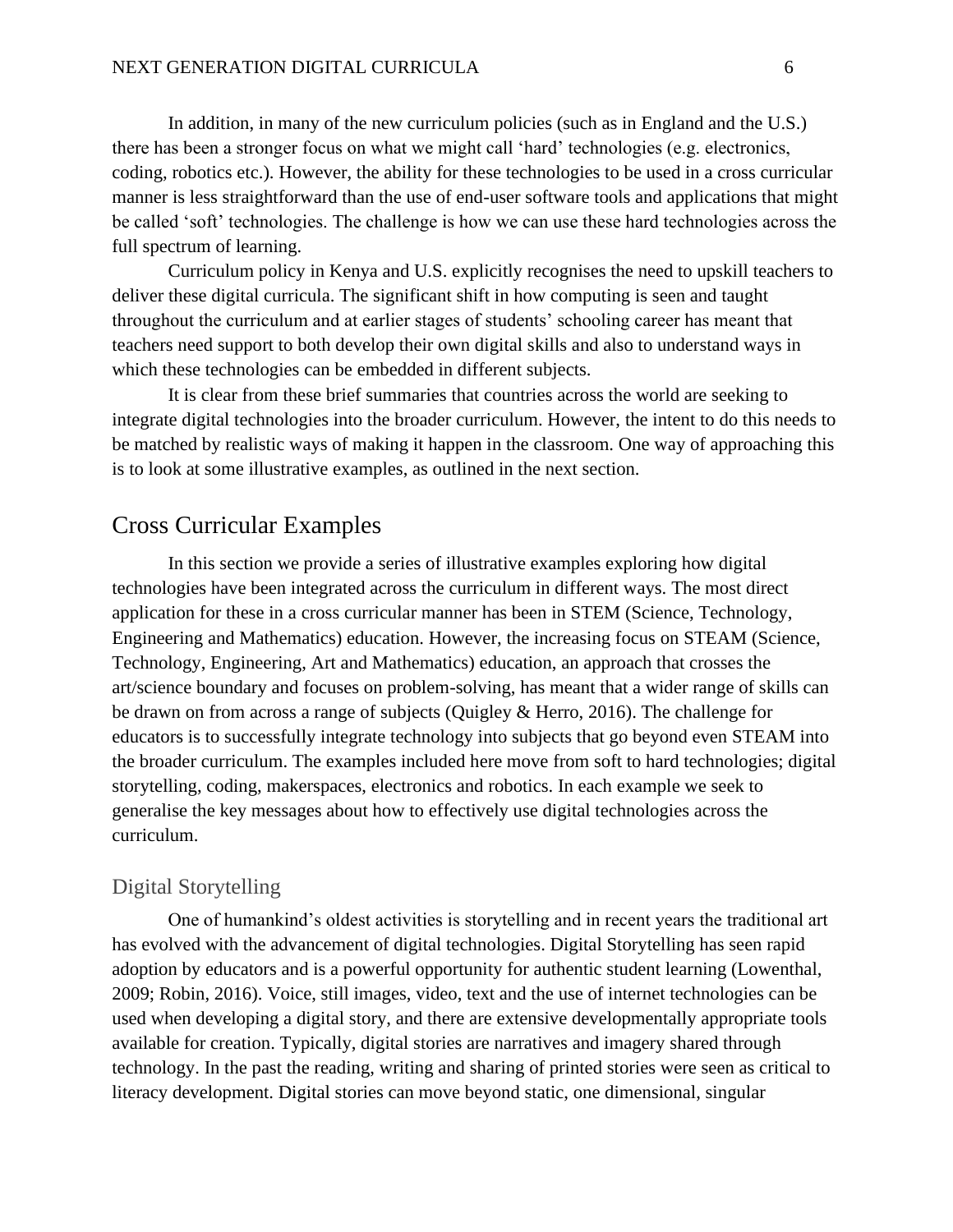viewpoints toward engaging, personalised learning opportunities which are relevant for the students of today (Ohler, 2013). There are widely documented benefits to digital storytelling learners can consider the narratives by which they live and produce artefacts that are relevant and meaningful to them and their community (Barrett, 2016; Motteram, 2013).

Otto (2018) provides a pioneering example that explores digital storytelling in a collaborative, interdisciplinary way that promotes virtual mobility and intercultural understanding. The students within this example came from two distance learning universities in Germany and Tunisia. Digital storytelling was used as a means to collaborate across cultures and understand the problem of climate change from their perspectives. The 3-month course was designed in a way to facilitate collaborative practice, whereby learners initially met face-to-face in a workshop, then the rest of the learning was facilitated in an online environment. The intended learning outcome was for the students to create a digital story which wove together their personal narratives to explain lived experiences of climate change. The study found that by working across cultures on digital stories the students developed a range of skills and competences. For example, technological competence was developed throughout the learning task (using digital tools to compose a story) and students were provided with an opportunity to demonstrate problem-solving and research capabilities. Similarly, it was found that as learners came together to share their unique perspectives, interdisciplinary competencies were developed. Digital storytelling is an authentic, relevant and meaningful learning experience that effectively integrates multiple soft digital technologies into cross curricular learning.

#### Coding

Coding uses end-user software tools but can also be used to program 'hard' digital technologies such as electronics and robotics, so provides a bridge from one to the other. Learning to code has been widely recognised as a way to support problem solving and computational thinking. Since computers were first introduced in schools in the 1970s there has been a push to teach coding. In the 1970s and 80s the Logo programming language was taught to millions of students, but the rise of personal computers and software packages changed the emphasis of curricula to using programs rather than creating them (Resnick et al., 2009). However, interest in coding in schools has been revived in recent years by block based visual languages such as MIT's Scratch, a commonly used application that makes coding accessible to a wider range of learners and teachers. Scratch was initially designed for users from 8 to 16 years, although it is used more widely than that demographic and is currently available in more than 40 languages in over 150 countries. Scratch enables learners to create, design and invent new ways of applying their learning through the use of technology. Users are easily able to share this learning with others through public repositories.

Considerable research has focused on how to best support teachers working with coding applications like Scratch to gain the knowledge and confidence to use technology to support the learning with a constructionist approach (Brennan, 2015). Generally coding and programmes like Scratch have been shown to improve mathematical thinking and problem solving, but literacy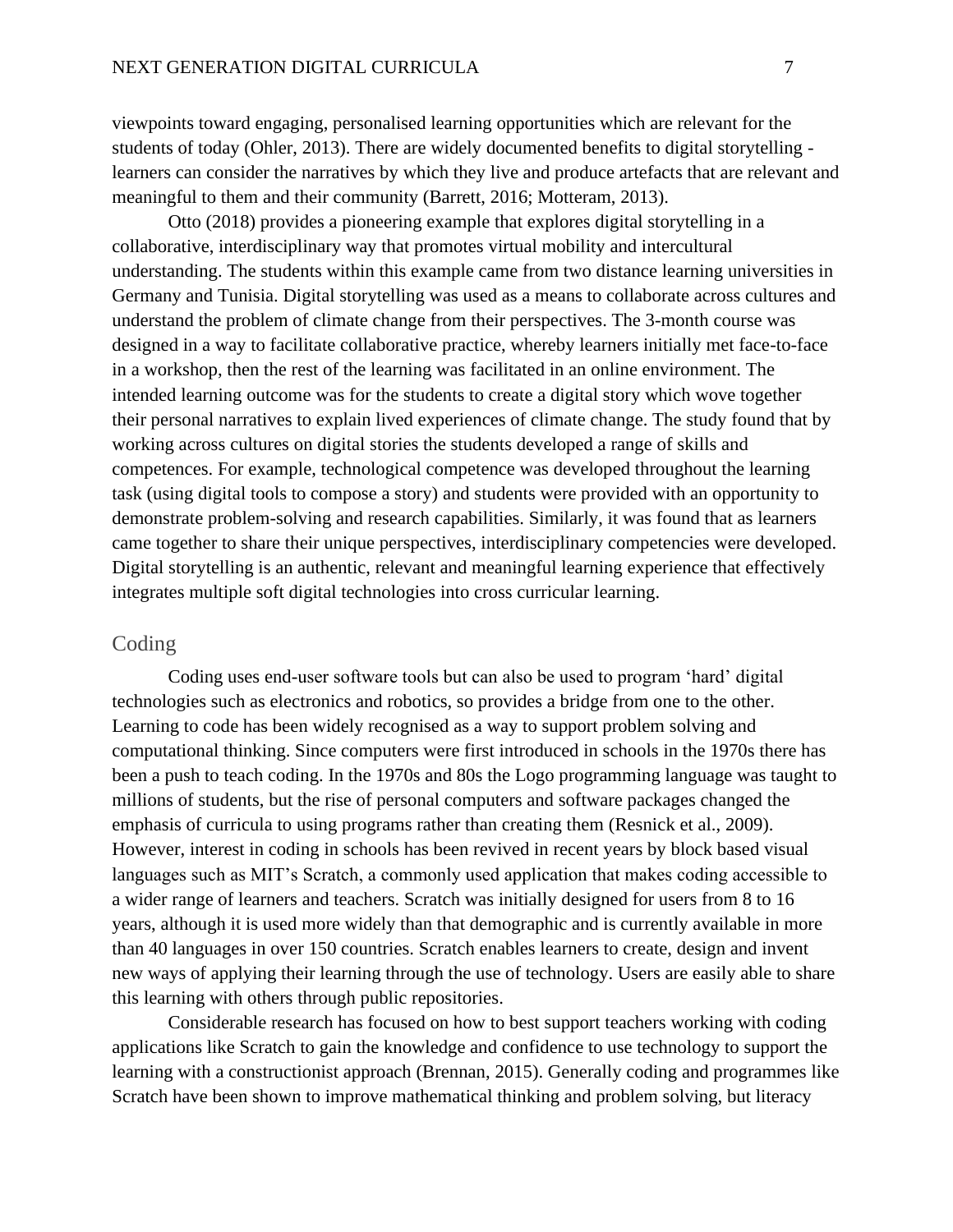can also be supported through coding (Hutchison, Nadolny & Estapa, 2016). Bell & Bell (2018) provide several vignettes that explore the integration of music education and computational thinking. They posit that whilst on the surface these subjects seem dissimilar they do in fact have many similarities - creativity, teamwork, communication and working with notation. Both involve constructing something intended for an audience within genuine contexts. They argue that this cross curricular approach allows collaboration between teachers from different disciplines with different passions and expertise. In general, the accessibility of visual, blockbased programming tools such as Scratch has revived interest in using coding to teach across the curriculum.

#### **Makerspaces**

Makerspaces are collaborative work spaces that provide practical hands-on opportunities usually within a STEM/STEAM environment to work with new technologies and innovative processes to design and build projects. Such specifically designed areas are becoming increasingly common within schools (Gilbert, 2017). While makerspaces provide a rich opportunity for students to be immersed in STEM project areas, there is also much potential for broader types of learning to be integrated into these creative and future focused spaces.

Developing the storytelling idea, Bull et al. (2017) assert that joining storytelling and making together offers a natural opportunity to integrate technologies with multiliteracies and humanities subject areas within the makerspace context - a learning activity they term storymaking. While their study is small in scale, it does serve as a useful pilot for how school makerspaces can be used as settings to enable learners to integrate digital technologies in a cross curricular manner; in this case linking literacy with computer science and engineering. Primary age students used Scratch (introduced in the coding section above), to create animatronic dioramas. Dioramas have been a traditional strategy in school literacy programmes to enable learners to act out storytelling and plays through the use of human manipulated figures or puppets. The construction of animatronic diorama incorporating the use of coding gives us insights into ways that digital technologies can be used as enablers for cross curricular learning. The linking together of hardware and software in makerspaces to construct artefacts provides a useful model for using digital technologies across the curriculum, and may integrate electronics and robotics, outlined in the following sections.

#### **Electronics**

A number of different types of electronic devices have been employed to teach multiple subject areas. They range from simple microprocessor circuit boards like Makey Makey, through more complex boards like the Arduino and the micro:bit, to simple computers such as the Raspberry Pi. The relevance for real world learning in the use of these devices comes from the prevalence of electronics in the world around us, and the increasing ubiquity of the Internet of Things. By learning about electronics, students are gaining an insight into the world around them.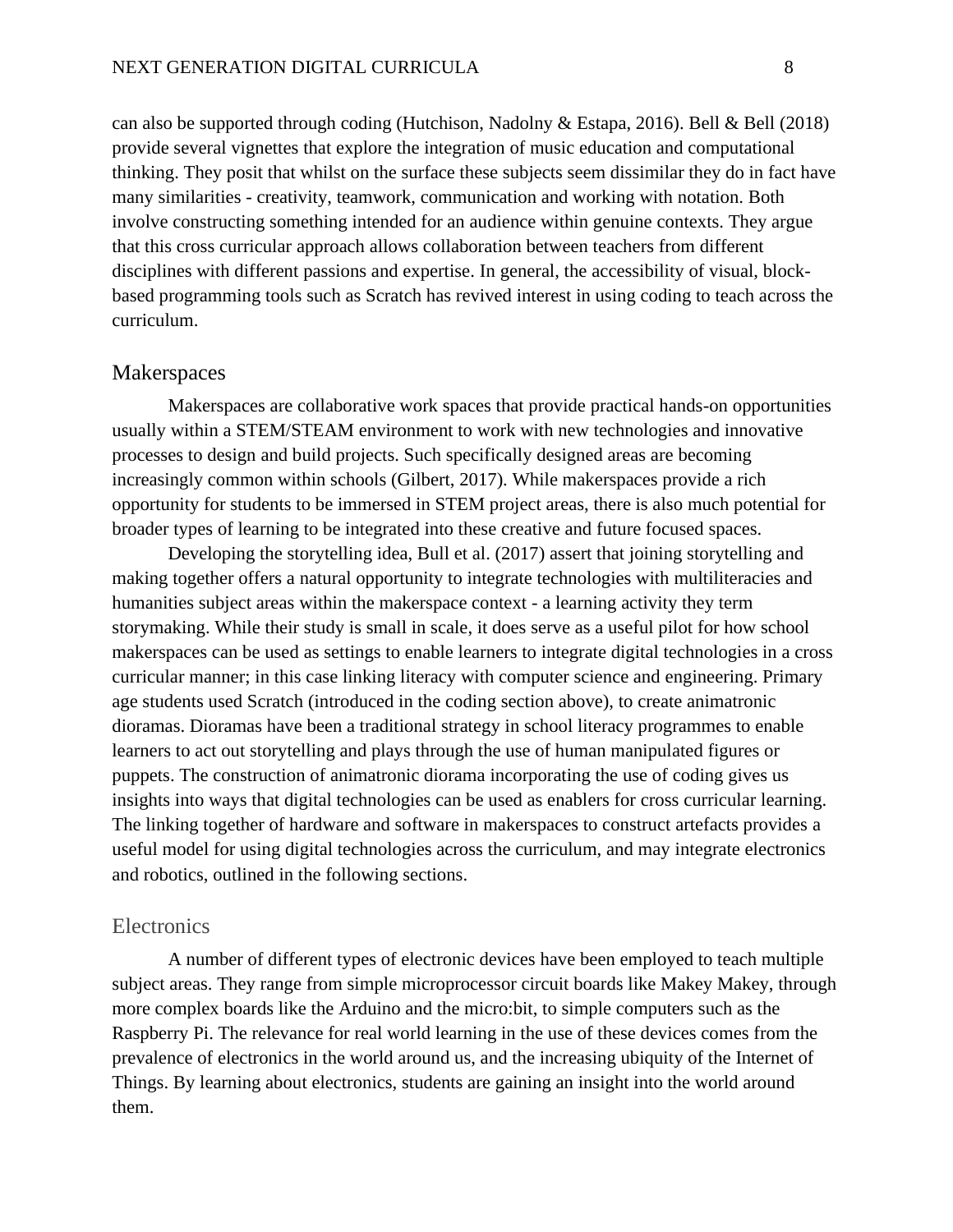Using electronics in a cross curricular way generally requires them to be linked to other devices. This frequently means connecting them to a separate computer or perhaps connecting to additional peripherals like adding sensors that are not part of the original board or allowing a number of these devices to communicate wirelessly with each other. Further, cross curricular electronics often means embedding an electronic device into another artifact such as a 3D printed object or a fabric garment.

A very relevant case for considering the role of cross curricular electronics is the micro:bit, which was distributed to around 800,000 UK school children in 2016. A specific curriculum was not provided, so ways of using it were developed by a range of educators. In terms of cross curricular use, electronics learning activities in subjects beyond STEM include embedding micro:bits into textiles to create wearables and using the accelerometer in P.E. to measure acceleration in running (Sentance, Waite, Hodges, MacLeod & Yeomans, 2017). One social science activity from the UK included exploring the future of cities by integrating micro:bits into a simulation of driverless car management (Lavicza, Fenyvesi, Lieban, Hohenwarter, Mantecon & Prodromou, 2018). On a broader scale the micro:bit Global Challenge 2018 asked children aged 8-12 to address one of the 17 Sustainable Development Goals using the micro:bit. (Gabriel, Ollard & Wilkinson, 2018). The winners leveraged various sensors in electronics to build systems that supported personal wellbeing and environmental protection.

The most important aspect of integrating electronics into different areas of the curriculum is the ability to create an intelligent artifact that can enhance understanding of that field. Building an electronic instrument from multiple materials in music, creating interactive installations in art or building custom sensors for biological field study all enable students to develop skills and competencies that could not be developed similarly using alternative learning materials.

Electronics is certainly a hard technology in the definition we are using in this chapter and, as with other hard technologies, we have to consider whether their use in the curriculum is appropriate across multiple subjects. Looking at the examples we have highlighted we can see that the unique affordance of electronics is that they allow technology to connect out into the real world, allowing students to create artefacts that physically interact with learning contexts.

#### **Robotics**

Like electronic devices, the use of educational robots within the classroom has dramatically increased. This popularity has largely been driven by the affordance of robots to be constructed and developed by students themselves (Alimisis, 2013). Robotics falls under the area of 'mechatronics', which combines mechanics and electronics as a way to enable students to construct their own products (robots) that enable hands on learning. This hands-on interaction and building of artefacts draws together the principles of constructivism and constructionism so learners develop their own learning through construction (Socratous & Ioannou, 2018).

According to Eguchi (2010), the use of robots in education has primarily been applied in three ways;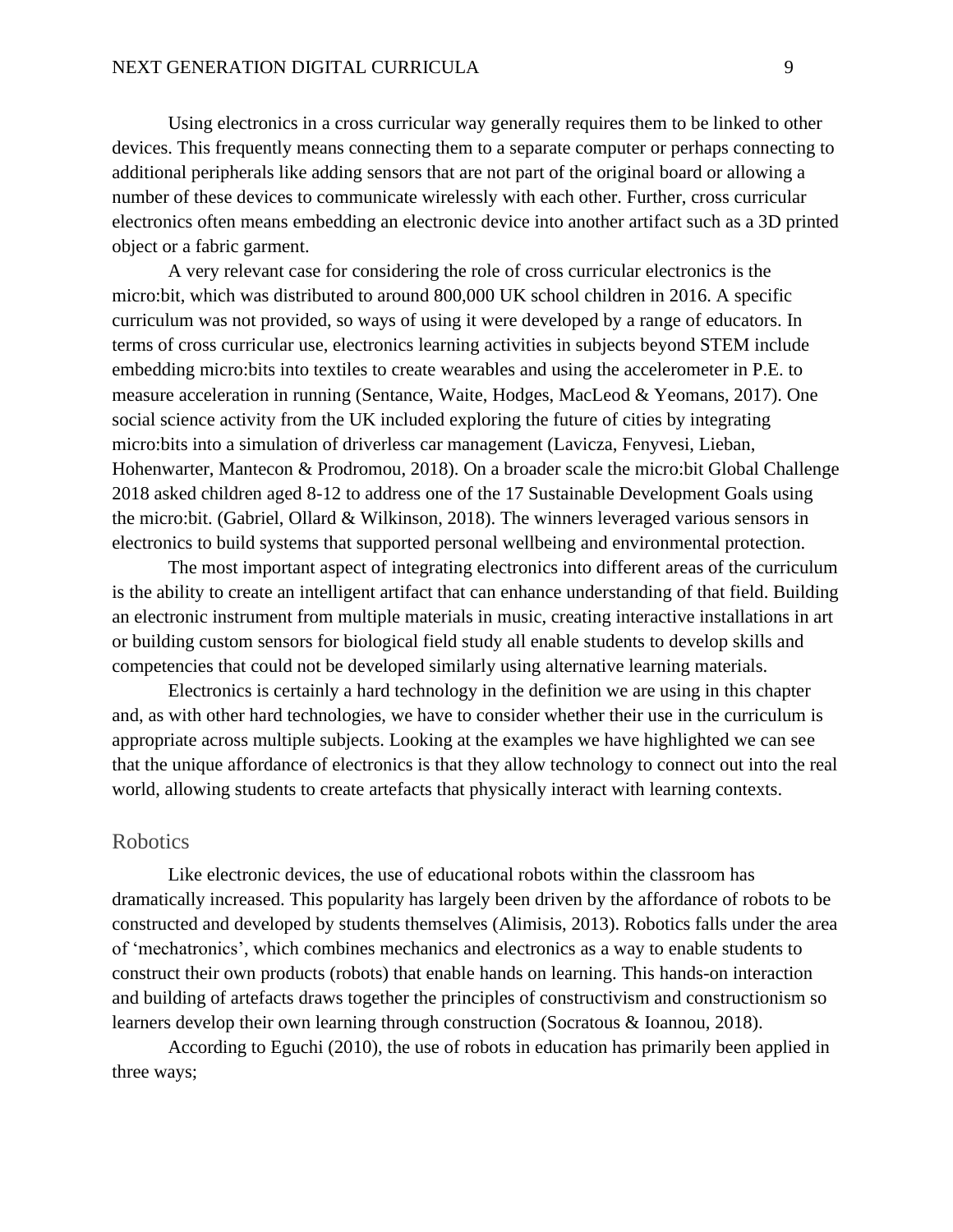- Theme-Based Curriculum Approach: robots are used to facilitate the exploration of special topics typically focusing on a specific subject, such as mathematics or engineering. The learning activity is focused on students learning through inquiry and communication captured in the application and design of robots.
- Project-Based Approach: learning is focused on groups of students working together on authentic learning experiences explored through the development and experimentation of the robots. These projects are more likely focused on the integration and application a range of subjects with cross-curriculum application.
- Goal-Oriented Approach: the applications of robots are typically used as extracurricular tournaments or competitions, where children compete in challenges held between schools, these include tournaments like RoboCup and other tournaments such as the FIRST Lego League.

In general, robotics has been typically integrated within the teaching of traditional STEM subjects. Most examples of robots in education have focused on the application of these robots for problem solving, construction, programming and debugging designs (Alimisis, 2013) within the teaching of science, engineering, technology, mathematics, and computer programming (e.g. Menegatti & Moro, 2010; Goldman, Eguchi & Sklar, 2004; Veselovská & Mayerová, 2015). The application of robots to facilitate the teaching of these subjects has shown that it fosters high student motivation and develops learning skills such as problem solving, collaboration, scientific inquiry and critical thinking (Socratous & Ioannou, 2018).

Like electronics, robotics can be considered a hard technology from a learning perspective. However, its application within the broader context of STEAM education or integrated across the curriculum offers significant promise. Typically, the major link within STEAM has been largely focused on the application of creative problem-solving (Kim & Kim, 2018). There is also a growing focus on how robotics can be used more widely, such as for the development of artwork (Kim & Kim, 2018) or through artistic expression and brainstorming (Yoon & Baek, 2018).

## Analysis

From our initial discussion, and from the examples that we have presented, we believe that there are a number of complementary dimensions that can be considered in terms of how digital aspects can or should be integrated across the curriculum. The first is digital technology integration into the curriculum, the understanding that curricula need to consider the technology both as a discrete subject and as an integrated skill set. We see a range of applications here from technology as a subject area, through technology supporting STEM subjects, technology supporting STEAM subjects and technology integrated across the whole curriculum. From our discussion of international curricula, we have seen how this is a common focus.

Closely linked with integration is embedding digital technology in the curriculum. This relates to how broadly digital activities are integrated within and between subject areas. We have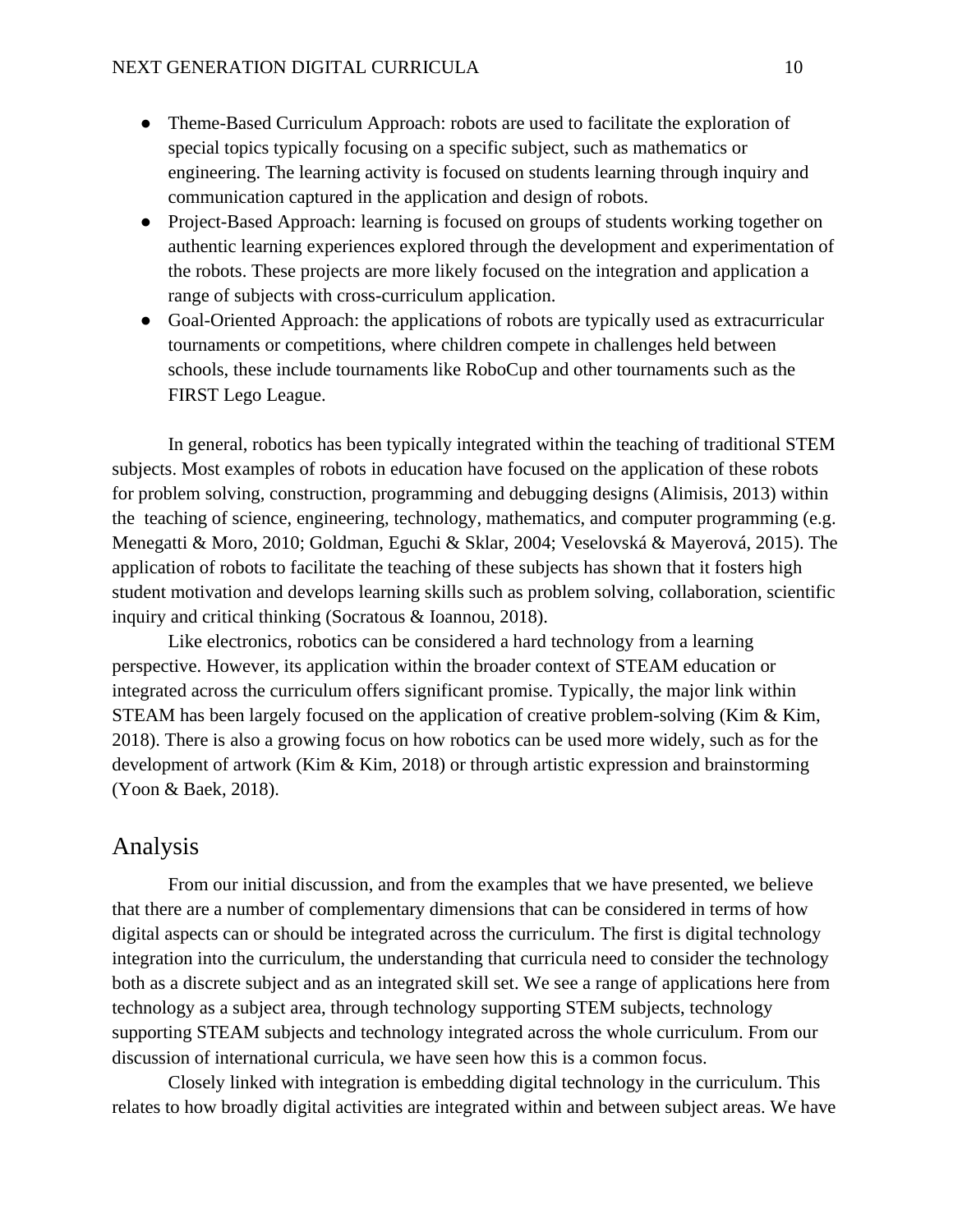outlined a dimension that goes from technology used for a stand-alone activity within a subject, through technology used across activities in a single subject, and on to problem-based learning as a way of integrating technology based activities across multiple subject areas. Incorporating technology successfully across the curriculum has been rare (Brush & Saye, 2017). Project Based and Problem Based Learning (PBL) are seen as ways to authentically integrate digital technology more widely and naturally across the curriculum with the technology supporting the learning (Brennan, 2015). Developed from the broader framework of constructivism, PBL provides authentic learning experiences where learners are able to build their own understandings in meaningful contexts. Whilst it is recognised that problem- or project-based learning can be done meaningfully without the use of technology, PBL approaches provide genuine platforms to integrate technology authentically within the curriculum (Brush & Saye, 2017). Many of the examples of practice described in the previous sections have links to PBL, and it may be that PBL provides an overarching concept that can be used to help embed a range of digital technologies across the curriculum.

The next dimension in our analysis is the placing of digital technology in the curriculum. This relates to whether technology use is driven by leveraging digital tools for new purposes, a 'technology-out' approach, or from a perspective of integrating digital tools into pre-existing curricular frames, a 'subject-in' approach. The 'technology out' approach is based on ideas that technologies have intrinsic characteristics that render them relevant to disparate fields of study (Goldweber et al., 1997 p.8). While these natural links may be asserted, it is often harder to make convincing cases for how, for example, coding, electronics and robotics provide support for learning areas beyond the purely technical. Similarly, the 'subject-in' approach may enable students to use a range of software tools that already exist to create other artefacts that relate to their learning across subjects, but may not allow full use of the potential of digital technology, because the curricular frame is substitutional - digital tools being used to do the same things as before in a slightly different, but non-transformational, way. In either approach, it is important to acknowledge that learners today should be able to utilise digital tools as designers and builders, not just as end-users. In our dimension we have suggested that an 'integration space' (such as a makerspace or a problem-based project) may help to address the potential drawbacks of both of these approaches.

The next dimension is the nature of digital technologies in the curriculum. As we have discussed, not all technologies are alike, and hard technologies (e.g. mechatronics) are qualitatively different from soft technologies (such as web-based applications). Integrating them in authentic ways across the curriculum is a greater challenge than the use of end-user software applications. A danger with hard technologies is that they may lend themselves to a technocentric approach, where the learning is focused only on how to use the tool. Papert argued against technocentrism in the mid 1980s and warned that conversations should not start and end with the technology or tools but on the learning itself (Brennan, 2015; Emihovich, 1990). It is important that the technology is pedagogically grounded and engages the learner in meaningful learning experiences instead of the technology being the focus (Bhattacharyya & Bhattacharya,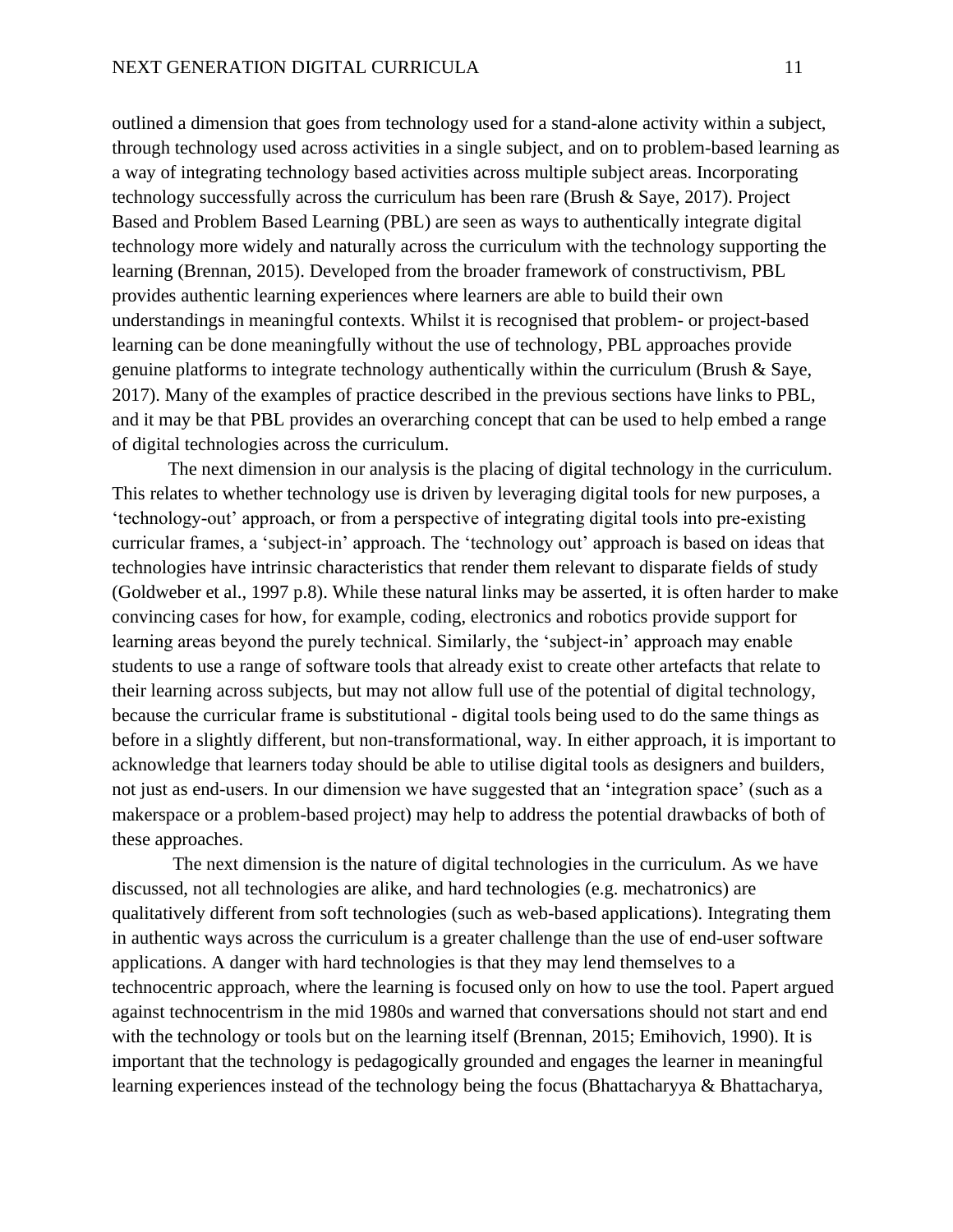2009). Teachers are more likely to effectively integrate technology when the focus is teaching with technology and using new approaches to traditional teaching practices rather than focusing on technology skills (Kopcha, 2010). Coding may be seen as a bridge between hard and soft technologies, in that coding tools are applications, but are needed to make hard technologies perform useful tasks.

The final dimension is that of authenticity. Kafai  $\&$  Burke (2014) explain authenticity as comprising of four parts. The first being how the learning in the classroom relates to how professionals use it in the real world. These authentic learning experiences should mimic how professionals would themselves be using the tools. So rather than sitting in a classroom learning abstract disciplines they should be putting into practice real applications. The second is personal authenticity and how it relates to the learners' own lives and what they are interested in, and what is meaningful to them. The third is the need for authentic audiences, which reinforces the need for relevance, and experiences that are meaningful to each other, not just the teacher, and the fourth is designing for real-world audiences which enables genuine feedback and grounds the learning in real-world contexts. However, education is not only about preparing students for a current work context, it is about preparing them for the world to come. Authenticity here is harder to achieve but acknowledges that things that are unusual or challenging now may well be the norm in the near future. Our authenticity dimension therefore includes the future work context. Figure 1 summarises these dimensions of integrating digital technologies across the curriculum.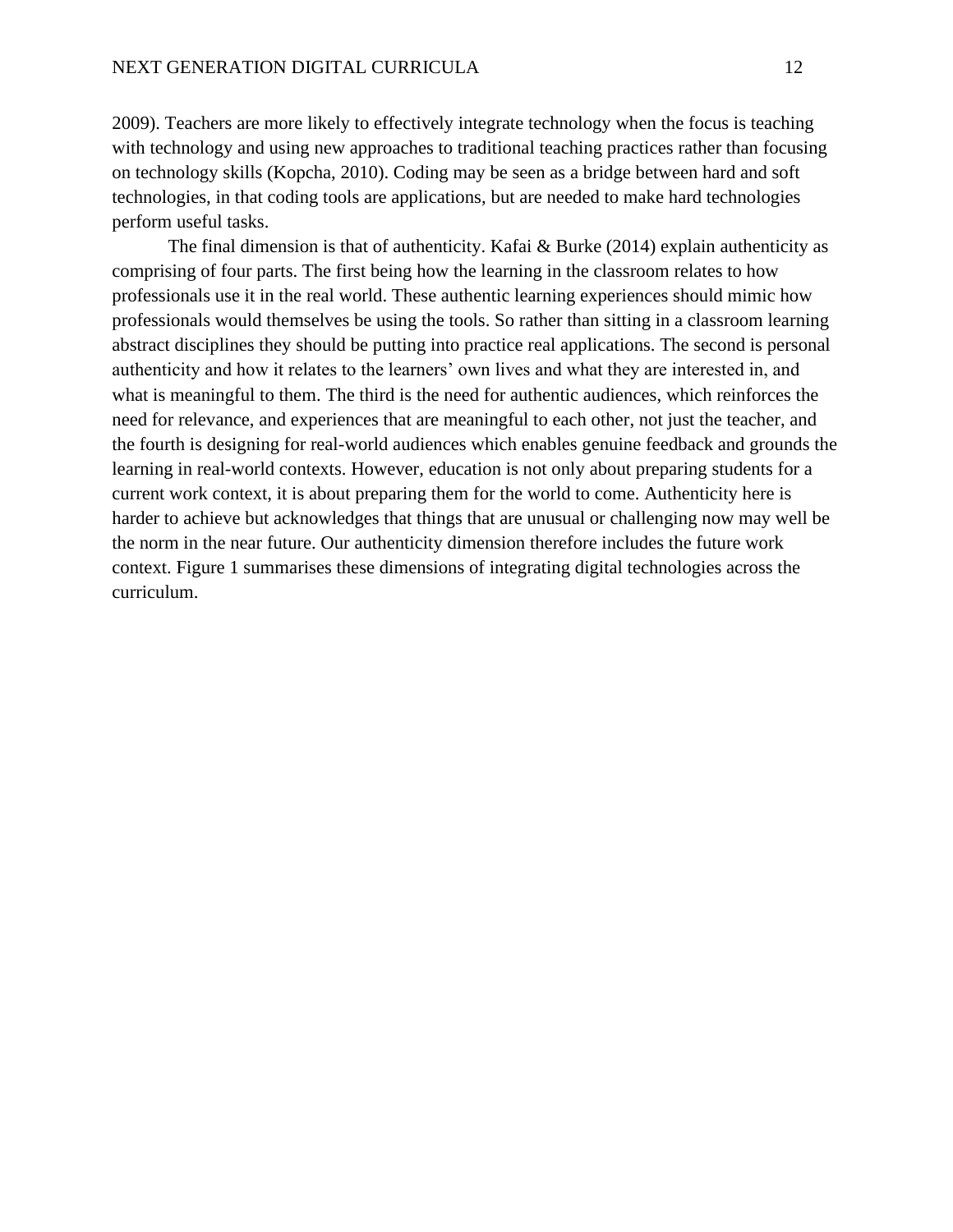

Figure 1: Dimensions of integrating digital technologies across the curriculum

## Summary and Future Work

In this chapter we have highlighted the current trends towards school curricula including digital technologies, not just as a discrete subject area but as a cross-curricular skill set that is seen as essential for all students. To explore how digital technologies can effectively be used across the curriculum, we have provided some examples from various contexts that illustrate good practice and may help to inform educators who wish to contribute to, or implement, curricula in the digital technologies area. We have provided an analysis that summarises some key dimensions that we believe are important considerations when using digital technologies across the curriculum. We believe that these dimensions can be useful in both developing future curricula and providing teaching and learning experiences within existing curricula. This chapter provides an initial proposal for ways that we can usefully categorise aspects of learning in digital curricula, considering how technology is integrated into the curriculum, how it is embedded into other subject areas, how technology is placed in the curriculum, the nature of technologies that may be used, and the authenticity of learning with those technologies. Further work is needed to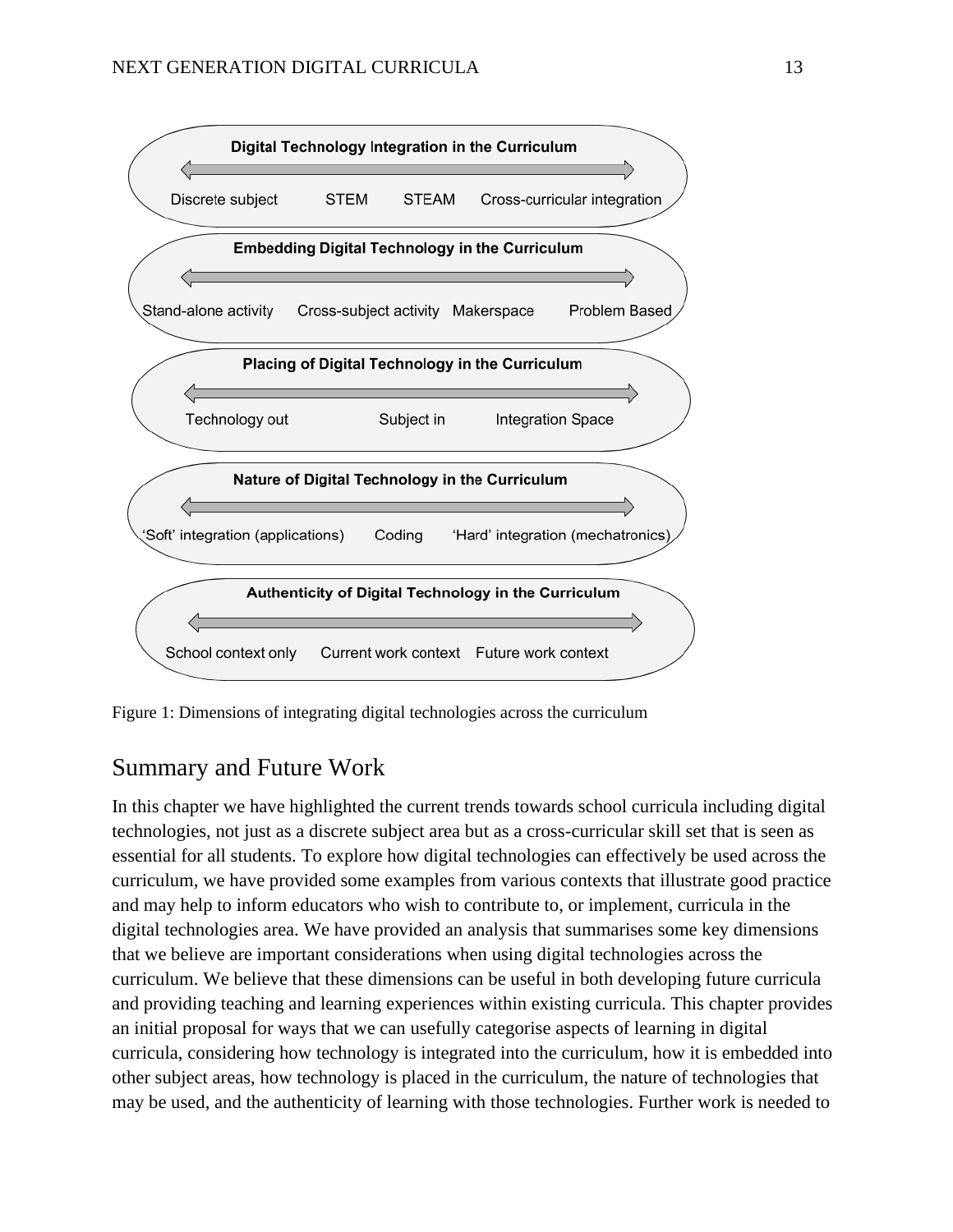apply these concepts to real-world contexts and promote best practice in developing digital skills in all students.

## References

Alimisis, D. (2012, September). Robotics in education & education in robotics: Shifting focus from technology to pedagogy. In *Proceedings of the 3rd International Conference on Robotics in Education* (pp. 7-14).

Alimisis, D. (2013). Educational robotics: Open questions and new challenges. *Themes in Science and Technology Education, 6*(1), 63-71.

Barrett, H. (2016). Researching and evaluating digital storytelling as a deep learning tool. *Proceedings of Society for Information Technology & Teacher Education International Conference,* 647–654.

Bell, J. & Bell, T. (2018). Integrating Computational Thinking with a Music Education Context. *Informatics in Education*, *17*(2), 151–166. https://doi.org/10.15388/infedu.2018.09

Bhattacharyya, S. & Bhattacharya, K. (2009). Technology-Integrated Project-Based Approach in Science Education: A Qualitative Study of In-Service Teachers' Learning Experiences. *Electronic Journal of Science Education*, *13*(1), 1-25.

Brennan, K. (2015). Beyond Technocentrism. *Constructivist Foundations*, *10*(3), 289–296.

Brush, T., & Saye, J. W. (Eds.). (2017). *Successfully Implementing Problem-Based Learning in Classrooms: Research in K-12 and Teacher Education*. West Lafayette, IN: Purdue University Press.

Bull, G., Schmidt-Crawford, D. A., McKenna, M. C. & Cohoon, J. (2017). Storymaking: Combining Making and Storytelling in a School Makerspace. *Theory Into Practice, 56*(4), 271-281. https://doi.org[/10.1080/00405841.2017.1348114](https://doi-org.ezproxy.canterbury.ac.nz/10.1080/00405841.2017.1348114)

Chu, W. R. (2008). The Dynamics of Cyber China: The Characteristics of Chinese ICT Use. *Knowledge, Technology & Policy, 21*(1), 29–35.

Eguchi, A. (2010). What is educational robotics? Theories behind it and practical implementation. In D. Gibson & B. Dodge (eds.), *Proceedings of Society for Information Technology & Teacher Education International Conference 2010* (pp. 4006-4014). Chesapeake, VA: AACE.

Emihovich, C. (1990). Technocentrism Revisited: Computer Literacy as Cultural Capital. *Theory Into Practice*, *29*(4), 227. https://doi.org/10.1080/00405849009543460

Gabriel, M., Ollard, J. & Wilkinson, N. (2018). Opportunity lost: How inventive potential is squandered and what to do about it. *Nesta*. Retrieved from https://media.nesta.org.uk/documents/Opportunity-Lost-December-2018.pdf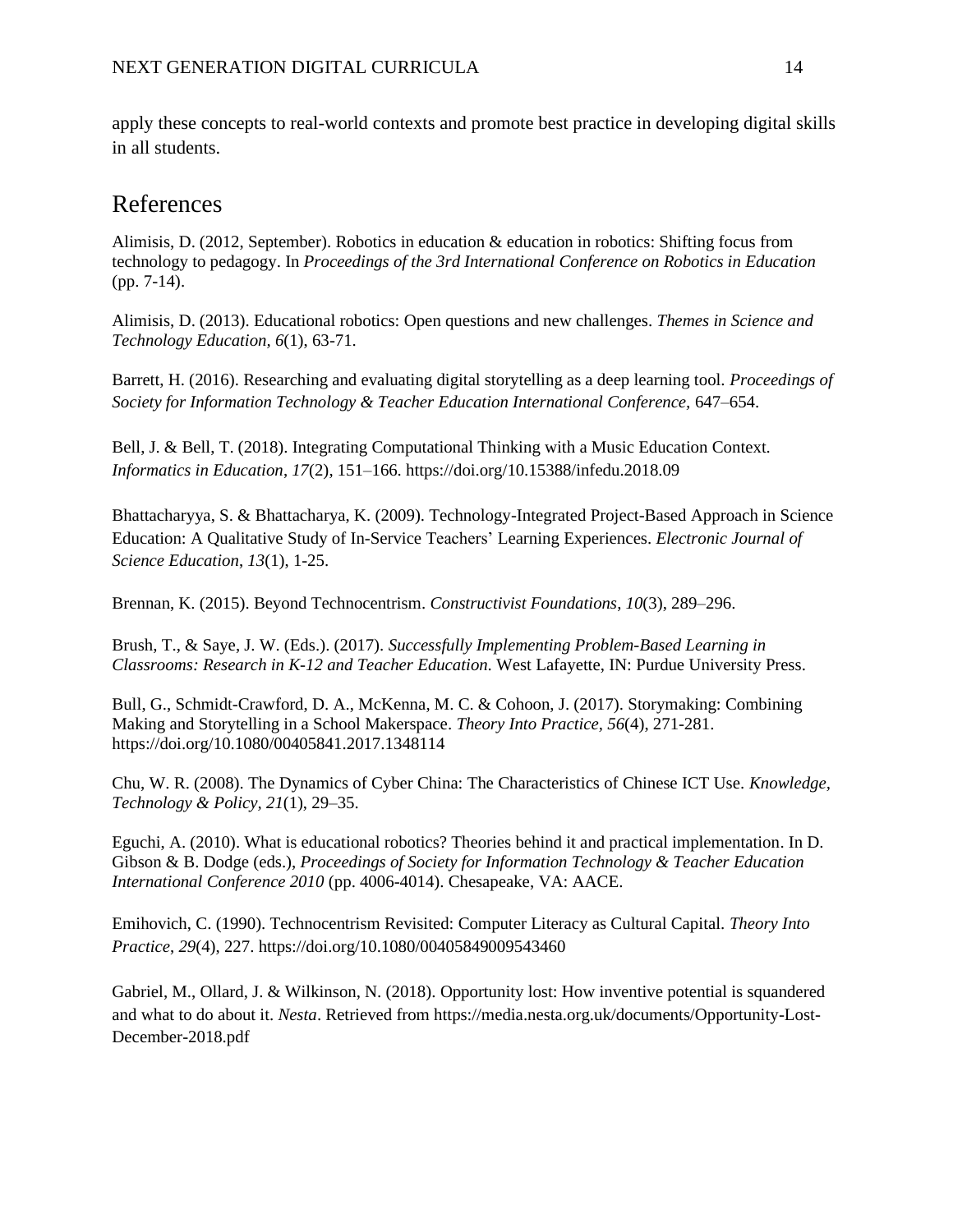#### NEXT GENERATION DIGITAL CURRICULA 15

Gilbert, J. (2017). Educational Makerspaces: Disruptive, Educative or Nether? *New Zealand Journal of Teachers' Work*, *14*(2), 80-98 Retrieved from https://ojs.aut.ac.nz/teacherswork/index.php/teacherswork/article/view/232/414

Goldman, R., Eguchi, A., & Sklar, E. (2004, June). Using educational robotics to engage inner-city students with technology. In *Proceedings of the 6th international conference on Learning sciences* (pp. 214-221). International Society of the Learning Sciences.

Goldweber, M., Impagliazzo, J., Bogoiavlenski, I., Clear, A., Davies, G., Flack, H., Myers, J. & Rasala, R. (1997, June). *Historical perspectives on the computing curriculum (report of the ITiCSE'97 working group on historical perspectives in computing education)*. In The supplemental proceedings of the conference on Integrating technology into computer science education: working group reports and supplemental proceedings (pp. 94-111). ACM.

Hutchison, A., Nadolny, L., & Estapa, A. (2016). Using Coding Apps to Support Literacy Instruction and Develop Coding Literacy. *Reading Teacher*, *69*(5), 493–503. https://doi.org/10.1002/trtr.1440

Kafai, Y. B. & Burke, Q. (2014). *Connected Code: Why Children Need to Learn Programming*. Cambridge, Mass: The MIT Press.

Kim, J. O., & Kim, J. (2018). Development and Application of Art Based STEAM Education Program Using Educational Robot. *International Journal of Mobile and Blended Learning, 10*(3), 46-57.

Kopcha, T. J. (2010). A systems-based approach to technology integration using mentoring and communities of practice. *Educational Technology Research & Development*, *58*(2), 175–190. https://doi.org/10.1007/s11423-008-9095-4

Lavicza, Z., Fenyvesi, K., Lieban, D., Hohenwarter, M., Mantecon, J. D., & Prodromou, T. (2018). *Mathematics Learning Through Arts, Technology and Robotics: Multi-and Transdisciplinary Steam Approache*s. 8th ICMI-East Asia Regional Conference on Mathematics Education.

Li, Y. & Ranieri, M. (2010). Are 'digital natives' really digitally competent? - A study on Chinese teenagers. *British Journal of Educational Technology, 41*(6), 1029-1042

Lowenthal, P. (2009). Digital storytelling in education: An emerging institutional technology. In J. Hartley & K. McWilliam (Eds.), *Story circle: Digital storytelling around the world* (First ed., pp. 252- 259). West Sussex: Wiley-Blackwell.

Menegatti, E., & Moro, M. (2010, November). Educational robotics from high-school to master of science. In *Workshop Proceedings of Intl. Conf. on Simulation, Modeling and Programming for Autonomous Robots (SIMPAR 2010)* (pp. 639-648).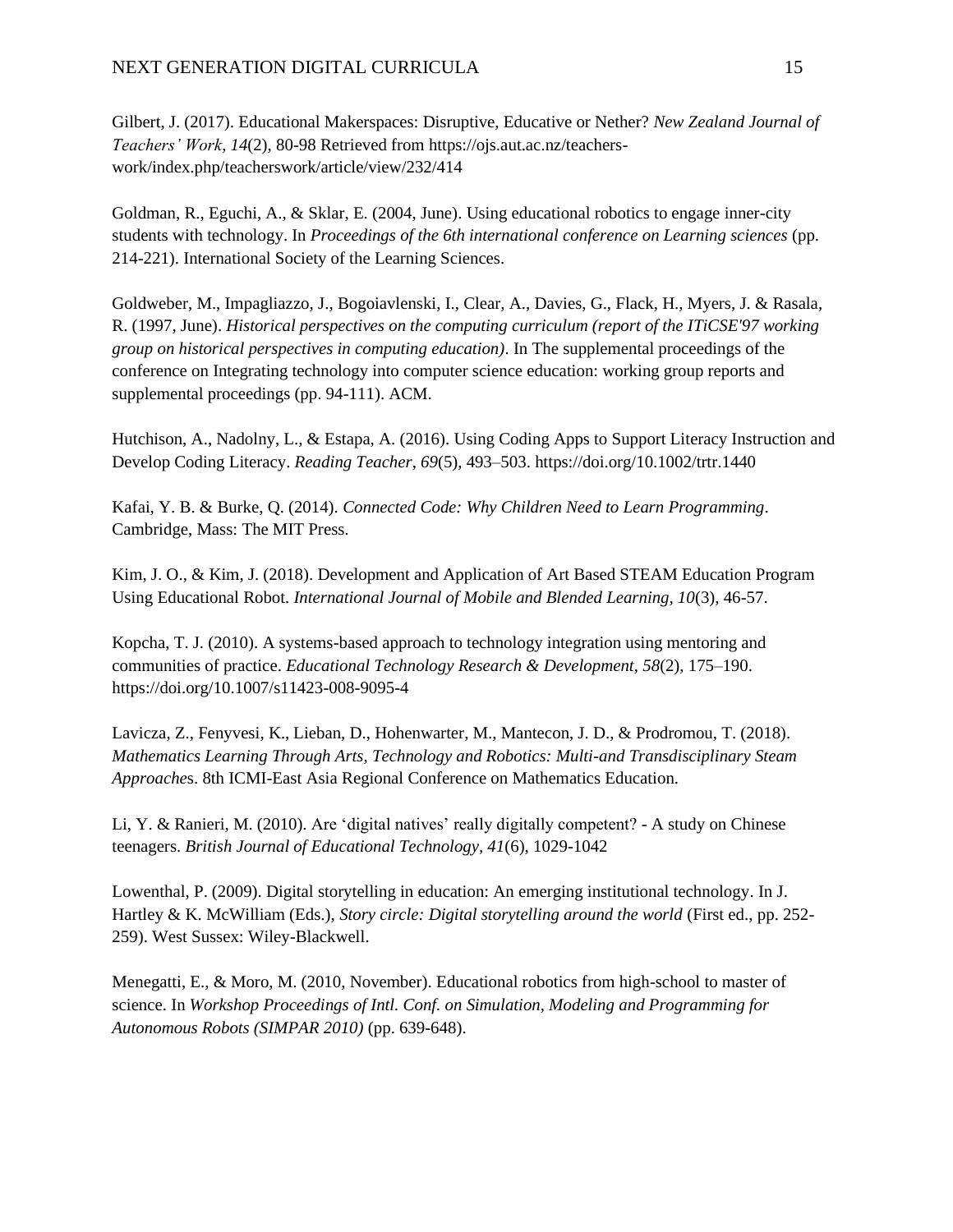Ministry of Education (n.d.) *Digital Technologies and the National Curriculum*. Retrieved from http://elearning.tki.org.nz/Teaching/Curriculum-areas/Digital-Technologies-in-the-curriculum#jstabcontainer-1-tab-1.

Ministry of Information Communication & Technology (n.d.). *Digischool* Retrieved from http://icta.go.ke/digischool/digital-content/

Motteram, G. (2013). *Innovations in learning technologies for English language teaching*. London: British Council.

NCEDR. (2017). China's education development thirteenth five year plan. *National Center for Education Development Research, Chinese Ministry of Education*. Retrieved from https://internationaleducation.gov.au/Internationalnetwork/china/publications/Documents/Edu%2013th%20Five-Year%20Plan%20--20170707.pdf

The National Treasury. (n.d.). *Digital Learning Programme*. Retrieved from http://www.treasury.go.ke/media-centre/news-updates/396-digital-learning-programme-dlp-kisumu.html

OECD. (2016). *Education in China: A snapshot*. Retrieved from https://www.oecd.org/china/Educationin-China-a-snapshot.pdf

Office of Educational Technology. (n.d). *National Educational Technology Plan.* Retrieved from https://tech.ed.gov/netp

Ohler, J. (2013). *Digital Storytelling in the Classroom : New Media Pathways to Literacy, Learning, and Creativity (Vol. Second edition).* Thousand Oaks, California: Corwin.

Otto, D. (2018). Using virtual mobility and digital storytelling in blended learning: analysing students' experiences. *Turkish Online Journal of Distance Education,* 19(4).

Quigley, C. F. & Herro, D. (2016). "Finding the joy in the unknown": Implementation of STEAM teaching practices in middle school science and math classrooms. *Journal of Science Education and Technology*, 25(3), 410-426.

Resnick, M., Maloney, J., Monroy-Hernández, A, Rusk, N., Eastmond, E., Brennan, K., Millner, A., Rosenbaum, E., Silver, J., Silverman, B. & Kafai, Y. (2007). Scratch: Programming For All. *Communications of the ACM, 52*(11), 60-67.

Robin, B. (2016). The power of digital storytelling to support teaching and learning. *Digital Education Review,* 30, 17–29.

The Royal Society (2017). *After the reboot: computing education in UK schools*. Retrieved from https://royalsociety.org/~/media/events/2018/11/computing-education-1-year-on/after-the-rebootreport.pdf